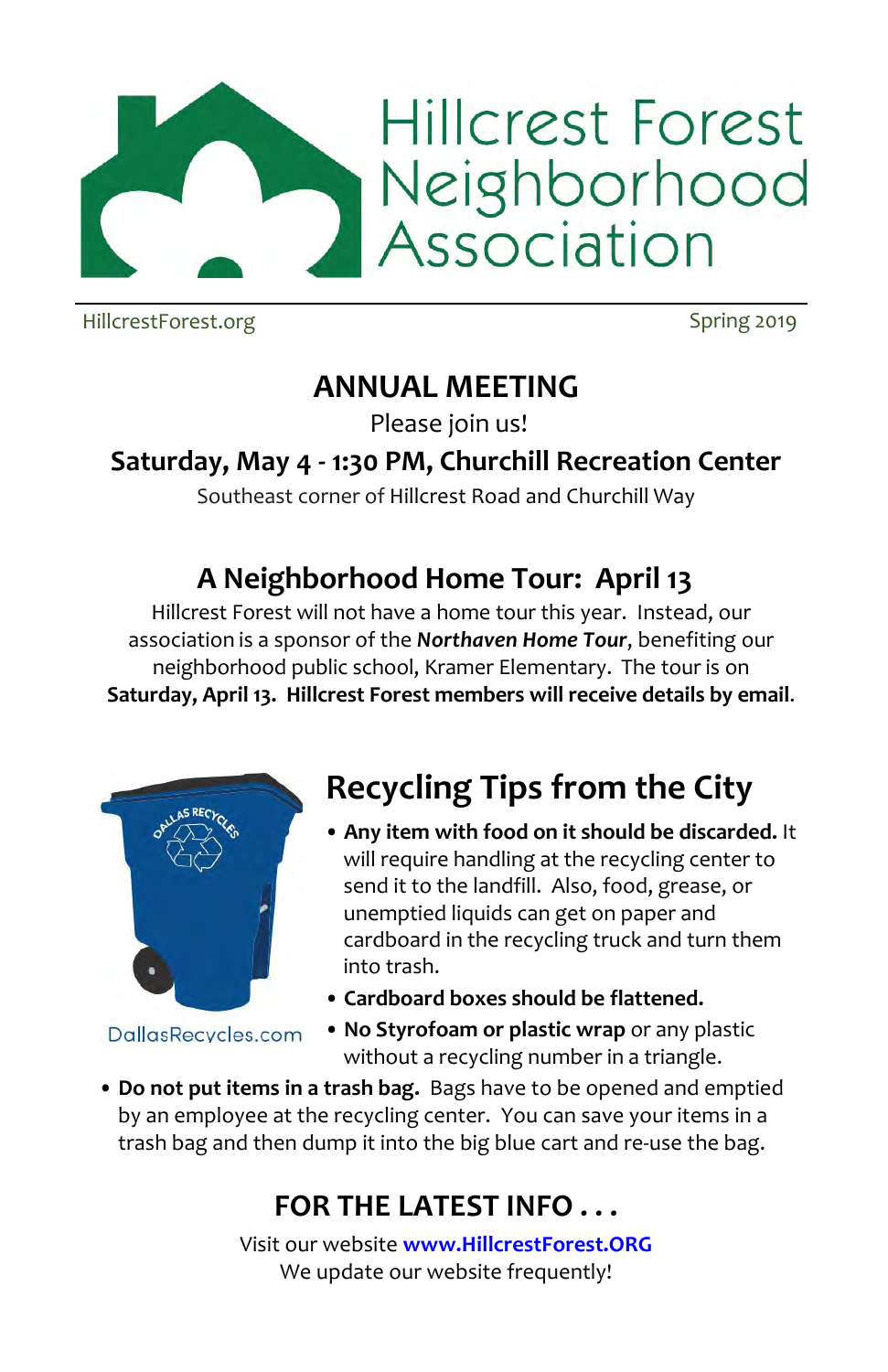

From President Bruce Wilke

### **Questions about our Police Patrols**

We have two private patrols in our area: the **Churchill Way ENP** north of Forest Lane, which our association manages, and the **5 Star ENP** south of Forest Lane and

east of Hillcrest, run by Beverly Houston. Here are some questions that I've heard:

*How do patrols actually reduce crime?* One word: deterrence. Criminals drive up and down our streets, looking for targets. If they see that we have private security, they leave and don't come back. In the **5 Star ENP** area, crime dropped by 2/3 after the patrols began.

*Why do I sometimes see the officers just parked and not patrolling?* If **you**  see them parked, then the **bad guys also** see them parked. Officers park in a prominent location for 10-15 minutes every hour or so. It's very effective. Also, the sight of a police car slows speeding drivers.

I saw our officer parked, on his cellphone, not watching. They do that at times. The important thing is that he is visible. The bad guys don't care if he's checking his text messages – they see the Police and they leave.

*I rarely see our officers.* I can assure you that they're out there. But it would take luck to look out the window at the moment that they drive by. Criminals scouting our neighborhood see them, though. Our officers are here 60 hours a week. In addition to patrolling, they are available to immediately respond to a call.

Last May, three men burglarized an occupied residence here at 5 AM. Our Smith Patrol officer responded quickly to the dispatch. When he arrived, the 3 suspects fled on foot. Smith pursued one of them, captured him, and turned him over to the Dallas Police -- who arrived 10 minutes later.

My thanks to all of you who support the patrols. Because of you, we have a much safer neighborhood.

#### *"Or Current Resident"*

If you have wondered why your address on our mailings says "Or Current Resident" on the second line, it's a postal requirement for the lower-cost Bulk Mail rate. We know that you live there!

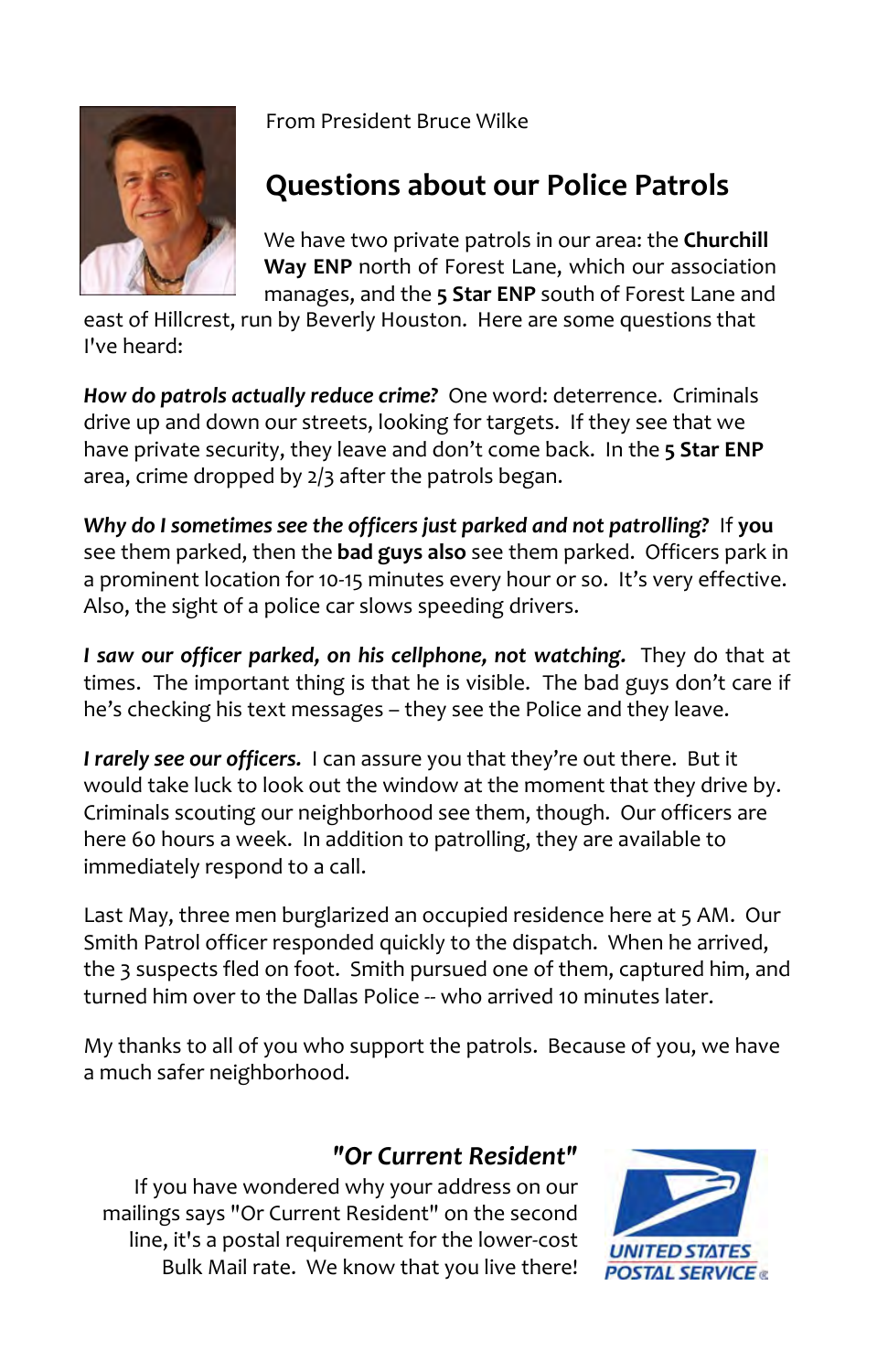# **New Street Sign Toppers!**

As you drive around Dallas, you have probably seen the small "street sign toppers" above some corner signs, naming the neighborhood. This is a City of Dallas program. The City believes that the signs provide a sense of neighborhood identity and community. The City doesn't pay for the signs, but it does provide inexpensive installation.

Last year, we surveyed several hundred of our members about possible "Hillcrest Forest" signs for our neighborhood. 92% liked the idea. In a follow-up survey, 60% preferred the design below.



The 31 signs cost about \$150 each and many residents donated toward the project. To all of you who did, *Thank You!* 

The signs were recently installed at neighborhood entrances, mostly along Hillcrest Road, Forest Lane, and Royal Lane. If there was a stop sign on the pole, the city also added a strip of red tape to make the stop sign more visible – it's a new city policy.

## **2018-2019 Hillcrest Forest Board**

| <b>PRESIDENT</b>         | <b>MEMBERSHIP</b>      | <b>HISTORIAN</b>                             |
|--------------------------|------------------------|----------------------------------------------|
| <b>Bruce Wilke</b>       | Lorraine Hellinghausen | <b>Jane Pak</b>                              |
| <b>VICE PRESIDENT</b>    | 4th of JULY PARADE     | <b>WELCOME</b>                               |
| <b>Kristin Malmberg</b>  | <b>Abby Mayer</b>      | <b>Renee Saulnier</b>                        |
| <b>SECRETARY</b>         | <b>DIRECTORY</b>       | <b>GEOGRAPHIC REPS</b>                       |
| <b>Beverly Pitchford</b> | <b>Cathy Gilberg</b>   | <b>Becky Brakke</b><br><b>Alden Brosseau</b> |
| <b>TREASURER</b>         | <b>ZONING</b>          | Darleen Robertson                            |
| <b>Carter Stack</b>      | <b>Tracey Bailey</b>   |                                              |
| <b>NEWSLETTER</b>        | <b>NOMINATIONS</b>     |                                              |
| We need a Volunteer!     | <b>Audrey Naarden</b>  |                                              |